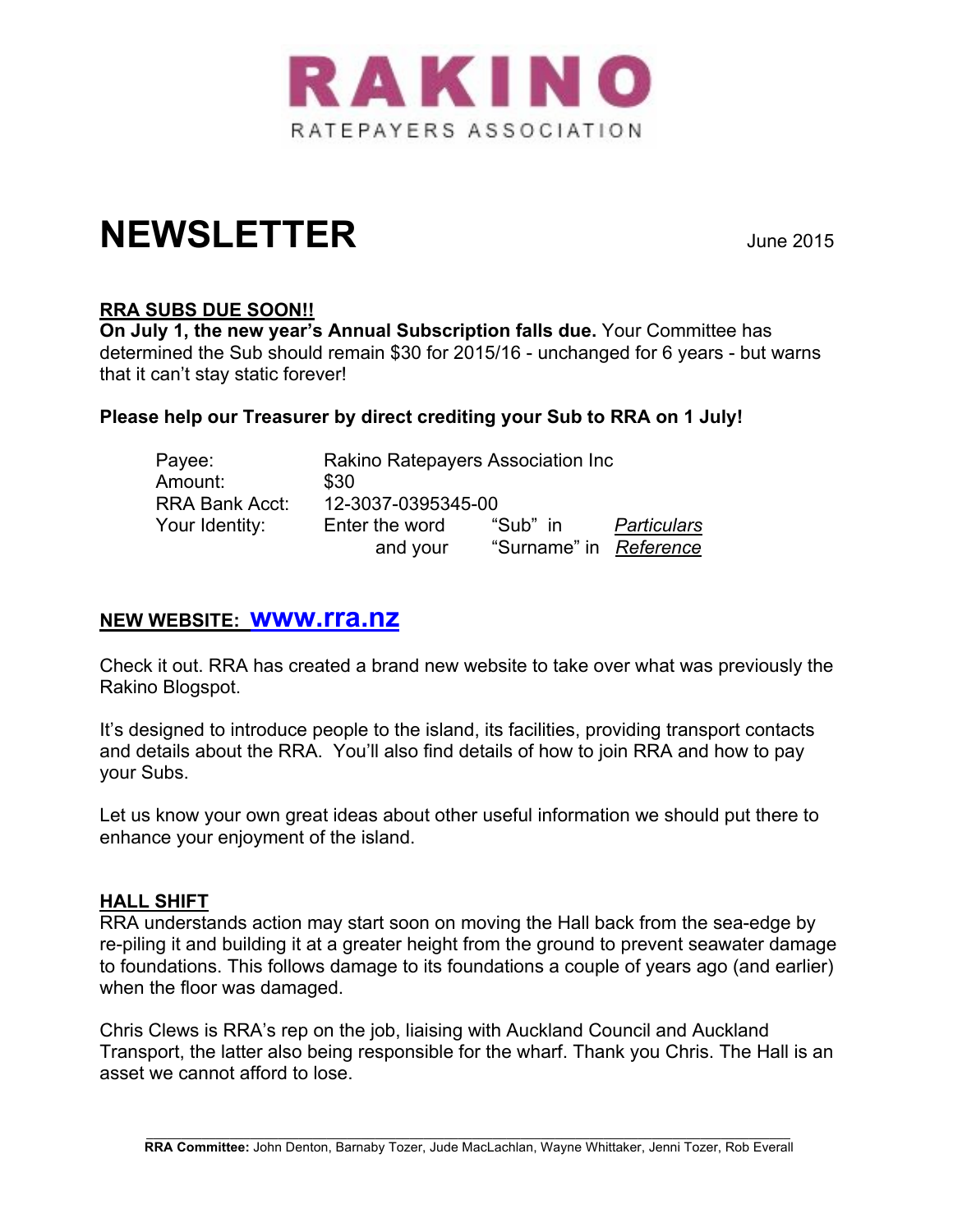## **DOC STRIP PLANTING**

You'll recall at the meeting last October, Members endorsed the idea of carefully planting the DOC Strip between Askew Ave and West Bay in accordance with a draft plan tabled. Views from Askew Ave would not be affected as only very low-level vegetation would be planted at the top of the hill.

DOC asked for a couple of minor changes to the draft and the agreed final Plan is attached herewith. The strip remains walkable and its top half is accessible by a quad or small 4WD in case of emergency.

DOC's agreement in writing has just been received and the plants, funded by grants through Auckland Council and arranged by Kevin Wragge, were transported to the island with DOC's help earlier this month, ready for planting.

Thanks to Kevin Wragge, Mark Lockhart, Stephen Thomas and others who've had input and helped bring this initiative to fruition.

## **MORE POHUTUKAWAS!**

Mark Lockhart has also managed to obtain 250 Pohutukawas, mainly for Woody Bay where there were bad slips a few years ago and the Reserves. Mark says some are available for planting on private properties, so if anyone wants some for their land and are happy to plant and look after them, please contact Mark Lockhart at mark@encompassdesign.co.nz.

## **ROAD APPROACHING THE WHARF**

As many of you will have seen, the Council has placed big boulders to support the road from Sandy Bay. Hopefully, that is sufficient to stop our only access to the wharf from disappearing in the next major storm!

Thanks to Chris Clews and others who have been involved in meeting and ferrying Council members around.

#### **BROADBAND**

In May and on behalf of the island community, Rob Everall, after some detailed research including taking signal-strength measurements all over the island, has lodged a Funding Application on our behalf to improve island access to fast broadband under the Government Rural Broadband Initiative.

The quick and economical 2-step solution involves upgrading the Motutapu cell tower to 3G then, if necessary, improving the signal / coverage on Rakino using a new repeater station where the phone box stands.

Thanks, Rob for your work on this and your excellent submission.